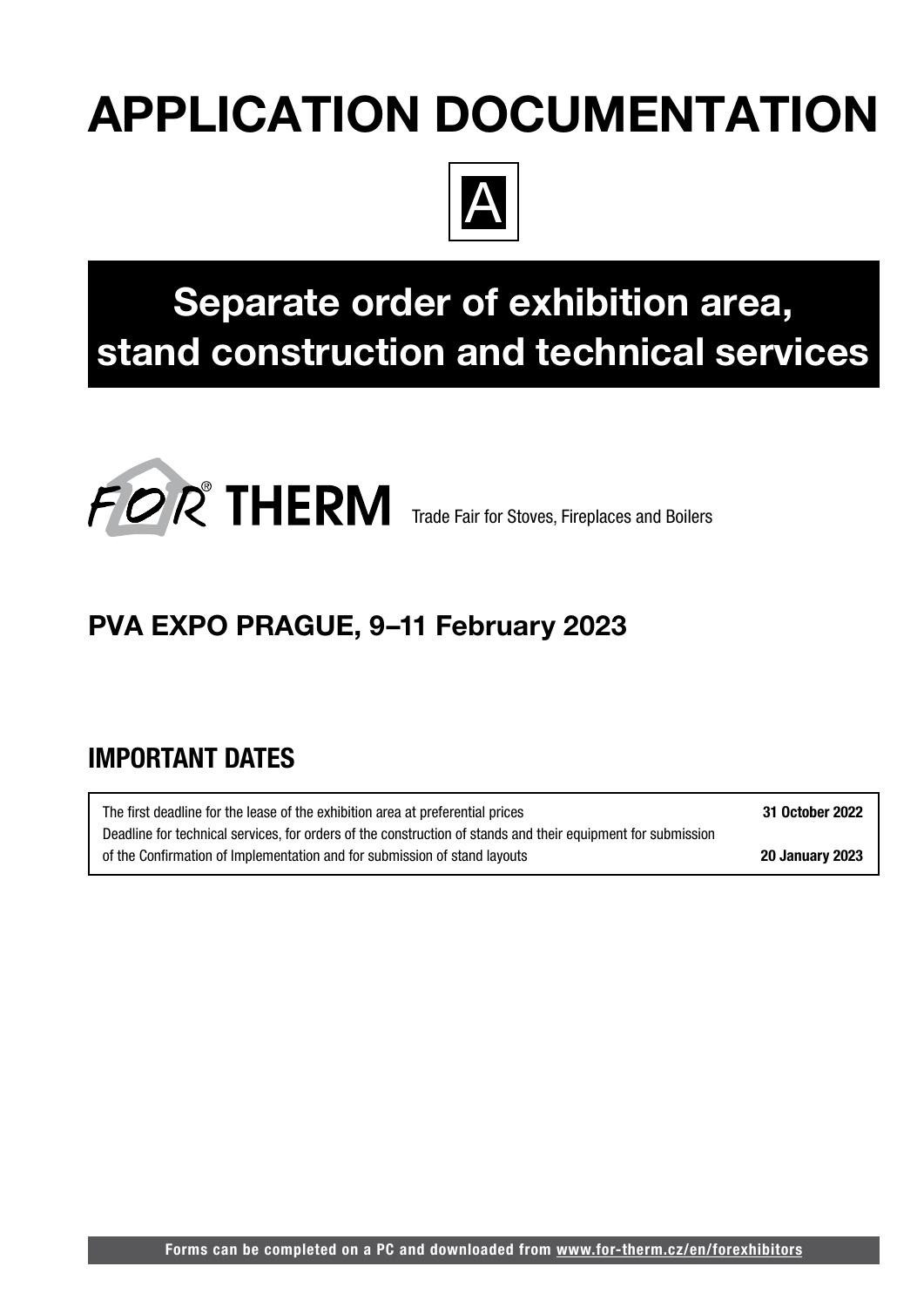| Tel.: +420 739 003 163 | Workplace, mailing address: Dělnická 12, 170 00, Prague, Czech Republic<br>Company Registration No.: 63080575, Tax Id. No.: CZ63080575<br>Registered by Municipal Court in Prague, Section B, File no. 3309<br>Bank Details: Expobank CZ a.s., Account No. 5085320021/4000<br>IBAN: CZ7240000000005085320021, SWIFT: EXPNCZPP<br>E-mail: international@abf.cz.internet: www.for-therm.cz. www.pvaexpo.cz | FOR THERM<br>PVA EXPO PRAGUE, 9-11 February 2023                                                                |
|------------------------|----------------------------------------------------------------------------------------------------------------------------------------------------------------------------------------------------------------------------------------------------------------------------------------------------------------------------------------------------------------------------------------------------------|-----------------------------------------------------------------------------------------------------------------|
| 3.                     | <b>FOR THERM</b>                                                                                                                                                                                                                                                                                                                                                                                         | 3.2.10. Compact fireplaces                                                                                      |
| 3.1.                   | <b>Boilers</b>                                                                                                                                                                                                                                                                                                                                                                                           | 3.2.11. Chimney-free fireplaces, bio fireplaces                                                                 |
|                        | 3.1.1. Automatic pellet boilers                                                                                                                                                                                                                                                                                                                                                                          | 3.2.12. Electric fireplaces                                                                                     |
|                        | 3.1.2. Solid fuel boilers                                                                                                                                                                                                                                                                                                                                                                                | 3.2.13. Fireplace building blocks                                                                               |
|                        | 3.1.3. Gaseous fuel boilers                                                                                                                                                                                                                                                                                                                                                                              | 3.2.14. Wood and coal kitchen ranges                                                                            |
|                        | 3.1.4. Oil boilers                                                                                                                                                                                                                                                                                                                                                                                       | 3.2.15. Garden grills and furnaces                                                                              |
|                        | 3.1.5. Condensing boilers                                                                                                                                                                                                                                                                                                                                                                                | Accessories for fireplaces and stoves<br>3.3.                                                                   |
|                        | 3.1.6. Boilers with electric heating                                                                                                                                                                                                                                                                                                                                                                     | 3.3.1. Hot water exchangers                                                                                     |
|                        | 3.1.7. Biomass boilers                                                                                                                                                                                                                                                                                                                                                                                   | 3.3.2. Chimney systems, flue gas ducts                                                                          |
|                        | 3.1.8. Wood gas boilers                                                                                                                                                                                                                                                                                                                                                                                  |                                                                                                                 |
|                        | 3.1.9. Production of pellets and briquettes from wooden chips<br>or farming plants                                                                                                                                                                                                                                                                                                                       | 3.3.3. Construction and lining of chimneys                                                                      |
|                        | 3.1.10. Biomass production equipment                                                                                                                                                                                                                                                                                                                                                                     | 3.3.4. Smoke flue systems, air distribution systems, chimney<br>extensions                                      |
| 3.2.                   | Stoves, fireplaces, fireplace inserts                                                                                                                                                                                                                                                                                                                                                                    | PC and downloaded from www.for-therm.cz/en/forexhibitors<br>3.3.5. Fireplace shaped blocks, fireplace sheathing |
|                        | 3.2.1. Fireplace and tile stoves                                                                                                                                                                                                                                                                                                                                                                         | 3.3.6. Building material for fireplaces, insulation panels,                                                     |
|                        | 3.2.2. Solid fuel stoves                                                                                                                                                                                                                                                                                                                                                                                 | fire-resistant material                                                                                         |
|                        | 3.2.3. Talk accumulation stoves                                                                                                                                                                                                                                                                                                                                                                          | 3.3.7. Decorative elements, cornices, ornaments                                                                 |
|                        | 3.2.4. Cast-iron stoves                                                                                                                                                                                                                                                                                                                                                                                  | 3.3.8. Fireplace and stove cleaning agents                                                                      |
|                        | 3.2.5. Pellet stoves                                                                                                                                                                                                                                                                                                                                                                                     | 3.3.9. Fireplace grilles, pedestals under fireplaces                                                            |
|                        | 3.2.6. Biomass fireplace stoves                                                                                                                                                                                                                                                                                                                                                                          | 3.3.10. Sale, production, distribution of fuel and fireplace wood                                               |
|                        | 3.2.7. Gas fireplaces                                                                                                                                                                                                                                                                                                                                                                                    | 3.3.11. Services                                                                                                |
|                        | 3.2.8. Hot water fireplaces                                                                                                                                                                                                                                                                                                                                                                              | 3.3.12. Technical assistance, servicing, assembly work                                                          |
|                        | 3.2.9. Pellet fireplaces                                                                                                                                                                                                                                                                                                                                                                                 | and inspections                                                                                                 |

Trade Fair Nomenclature

Business Company: ABF, a.s. Registered office: Beranových 667, 199 00, Prague, Czech Republic

الل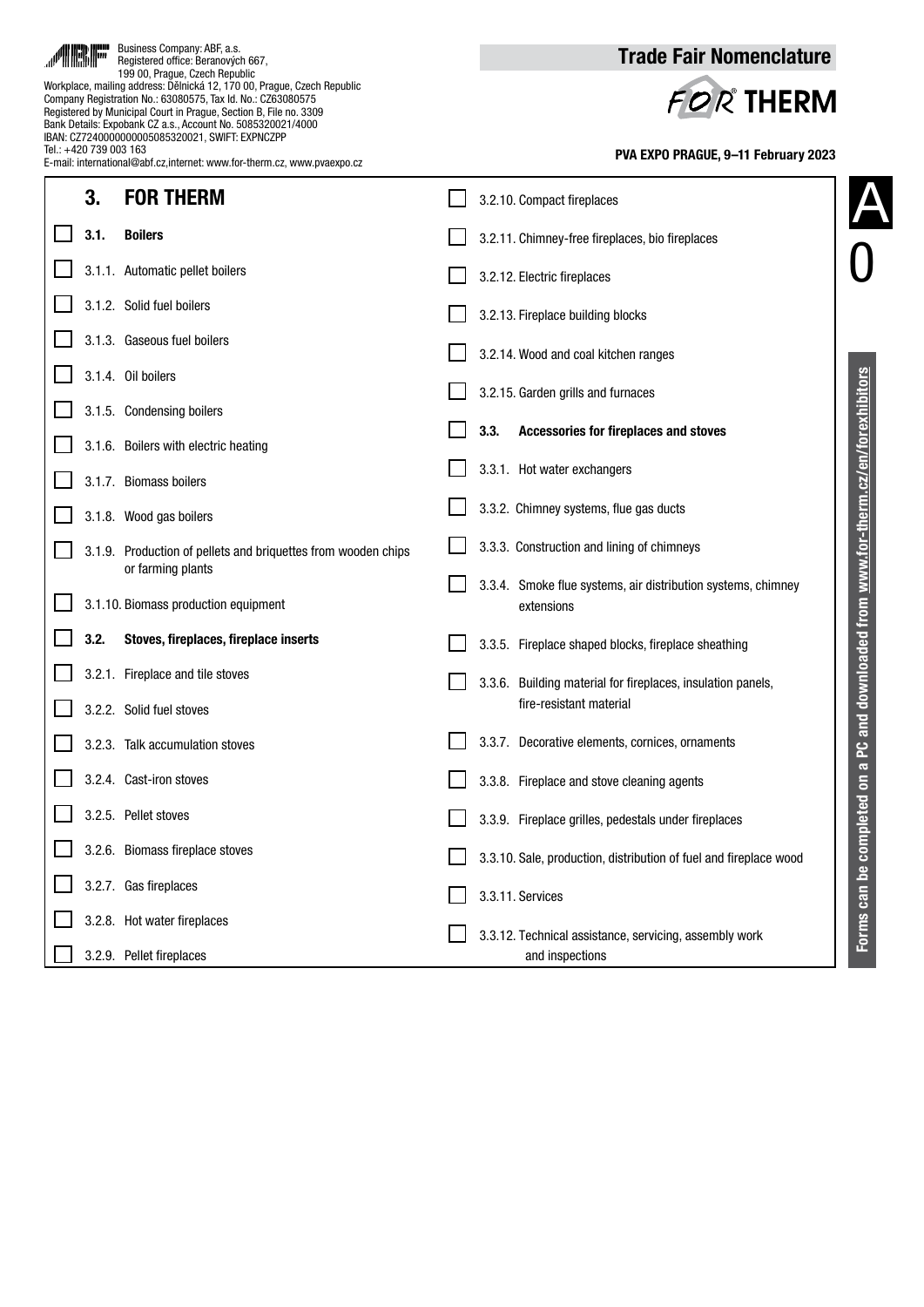|                                                                                                                                                                                                                                                                                                                                                         | Registered office: Beranových 667, |                                 |                                  |                         | Binding Application Form for Participation of the Firm - General Agreement                                                                                                                                                                                                                                                                                                                                                                                      |                                                                                   |                                    |                |
|---------------------------------------------------------------------------------------------------------------------------------------------------------------------------------------------------------------------------------------------------------------------------------------------------------------------------------------------------------|------------------------------------|---------------------------------|----------------------------------|-------------------------|-----------------------------------------------------------------------------------------------------------------------------------------------------------------------------------------------------------------------------------------------------------------------------------------------------------------------------------------------------------------------------------------------------------------------------------------------------------------|-----------------------------------------------------------------------------------|------------------------------------|----------------|
| Workplace, mailing address: Dělnická 12, 170 00, Prague, Czech Republic<br>Company Registration No.: 63080575, Tax Id. No.: CZ63080575<br>Registered by Municipal Court in Prague, Section B, File no. 3309<br>Bank Details: Expobank CZ a.s., Account No. 5085320021/4000<br>IBAN: CZ7240000000005085320021, SWIFT: EXPNCZPP<br>Tel.: +420 739 003 163 | 199 00, Prague, Czech Republic     |                                 |                                  |                         |                                                                                                                                                                                                                                                                                                                                                                                                                                                                 | PVA EXPO PRAGUE, 9-11 February 2023<br>Preferential prices up to: 31 October 2022 | <b>FOR THERM</b>                   |                |
| E-mail: international@abf.cz.internet: www.for-therm.cz. www.pvaexpo.cz<br><b>EXHIBITOR</b>                                                                                                                                                                                                                                                             |                                    |                                 |                                  |                         |                                                                                                                                                                                                                                                                                                                                                                                                                                                                 |                                                                                   |                                    |                |
|                                                                                                                                                                                                                                                                                                                                                         |                                    |                                 |                                  |                         |                                                                                                                                                                                                                                                                                                                                                                                                                                                                 |                                                                                   |                                    |                |
|                                                                                                                                                                                                                                                                                                                                                         |                                    |                                 |                                  |                         |                                                                                                                                                                                                                                                                                                                                                                                                                                                                 |                                                                                   |                                    |                |
|                                                                                                                                                                                                                                                                                                                                                         |                                    |                                 |                                  |                         |                                                                                                                                                                                                                                                                                                                                                                                                                                                                 |                                                                                   |                                    |                |
|                                                                                                                                                                                                                                                                                                                                                         |                                    |                                 |                                  |                         |                                                                                                                                                                                                                                                                                                                                                                                                                                                                 |                                                                                   |                                    |                |
|                                                                                                                                                                                                                                                                                                                                                         |                                    |                                 |                                  |                         |                                                                                                                                                                                                                                                                                                                                                                                                                                                                 |                                                                                   |                                    |                |
|                                                                                                                                                                                                                                                                                                                                                         |                                    |                                 |                                  |                         |                                                                                                                                                                                                                                                                                                                                                                                                                                                                 |                                                                                   |                                    |                |
|                                                                                                                                                                                                                                                                                                                                                         |                                    |                                 |                                  |                         |                                                                                                                                                                                                                                                                                                                                                                                                                                                                 |                                                                                   |                                    |                |
|                                                                                                                                                                                                                                                                                                                                                         |                                    |                                 |                                  |                         |                                                                                                                                                                                                                                                                                                                                                                                                                                                                 |                                                                                   |                                    |                |
|                                                                                                                                                                                                                                                                                                                                                         |                                    |                                 |                                  |                         |                                                                                                                                                                                                                                                                                                                                                                                                                                                                 |                                                                                   |                                    |                |
|                                                                                                                                                                                                                                                                                                                                                         |                                    |                                 |                                  |                         |                                                                                                                                                                                                                                                                                                                                                                                                                                                                 |                                                                                   |                                    |                |
| including all invoicing and correspondence)                                                                                                                                                                                                                                                                                                             |                                    |                                 |                                  |                         | <b>REPRESENTATIVE OF THE EXHIBITOR</b> (To be completed only in the case when the Exhibitors ask assurance of their participation through a representative,                                                                                                                                                                                                                                                                                                     |                                                                                   |                                    |                |
|                                                                                                                                                                                                                                                                                                                                                         |                                    |                                 |                                  |                         |                                                                                                                                                                                                                                                                                                                                                                                                                                                                 |                                                                                   |                                    |                |
|                                                                                                                                                                                                                                                                                                                                                         |                                    |                                 |                                  |                         | Registered office* - street example and the street example of the street example of the street example of the street example of the street example of the street example of the street example of the street example of the st                                                                                                                                                                                                                                  |                                                                                   |                                    |                |
|                                                                                                                                                                                                                                                                                                                                                         |                                    |                                 |                                  |                         |                                                                                                                                                                                                                                                                                                                                                                                                                                                                 |                                                                                   |                                    |                |
|                                                                                                                                                                                                                                                                                                                                                         |                                    |                                 |                                  |                         |                                                                                                                                                                                                                                                                                                                                                                                                                                                                 |                                                                                   |                                    |                |
|                                                                                                                                                                                                                                                                                                                                                         |                                    |                                 |                                  |                         |                                                                                                                                                                                                                                                                                                                                                                                                                                                                 |                                                                                   |                                    |                |
|                                                                                                                                                                                                                                                                                                                                                         |                                    |                                 |                                  |                         | Contact person <u>substantial contact</u> to the control of the control of the control of the control of the control of the control of the control of the control of the control of the control of the control of the control of th                                                                                                                                                                                                                             |                                                                                   |                                    |                |
|                                                                                                                                                                                                                                                                                                                                                         |                                    |                                 |                                  |                         |                                                                                                                                                                                                                                                                                                                                                                                                                                                                 |                                                                                   |                                    |                |
|                                                                                                                                                                                                                                                                                                                                                         |                                    |                                 |                                  |                         |                                                                                                                                                                                                                                                                                                                                                                                                                                                                 |                                                                                   |                                    |                |
|                                                                                                                                                                                                                                                                                                                                                         |                                    |                                 |                                  |                         |                                                                                                                                                                                                                                                                                                                                                                                                                                                                 |                                                                                   |                                    |                |
|                                                                                                                                                                                                                                                                                                                                                         |                                    |                                 |                                  |                         | Mailing address, if different from the registered office example and the state of the state of the state of the state of the state of the state of the state of the state of the state of the state of the state of the state<br>Email for sending invoices electronically exercise the state of the state of the state of the state of the state of the state of the state of the state of the state of the state of the state of the state of the state of th |                                                                                   |                                    |                |
|                                                                                                                                                                                                                                                                                                                                                         |                                    |                                 |                                  |                         |                                                                                                                                                                                                                                                                                                                                                                                                                                                                 |                                                                                   |                                    |                |
| * For natural persons (individuals) please state the place of business.                                                                                                                                                                                                                                                                                 |                                    |                                 |                                  |                         | ** This must be filled in for the sending of the position, assembly instructions, etc.                                                                                                                                                                                                                                                                                                                                                                          |                                                                                   |                                    |                |
| by sending a text "stop" to stoplist@abf.cz.                                                                                                                                                                                                                                                                                                            |                                    |                                 |                                  |                         | I grant permission to ABF, a.s. to send me commercial information in an electronic form, in accordance with Act no. 480/2004 Coll. This permission can be withdrawn anytime in the future                                                                                                                                                                                                                                                                       | signature of exhibitor/ representative of the exhibitor                           |                                    |                |
|                                                                                                                                                                                                                                                                                                                                                         |                                    |                                 |                                  |                         | Price in EUR/m <sup>2</sup> according to the application date                                                                                                                                                                                                                                                                                                                                                                                                   |                                                                                   | Fill in dimensions in whole metres |                |
|                                                                                                                                                                                                                                                                                                                                                         | <b>EXHIBITION AREA</b>             |                                 | until 31 October 2022            |                         | from 1 November 2022                                                                                                                                                                                                                                                                                                                                                                                                                                            | width - length                                                                    | depth                              |                |
|                                                                                                                                                                                                                                                                                                                                                         | Row                                | min. $6 \text{ m}^2$            | <b>EUR 90</b>                    |                         | <b>EUR 100</b>                                                                                                                                                                                                                                                                                                                                                                                                                                                  |                                                                                   |                                    | total $m2$     |
|                                                                                                                                                                                                                                                                                                                                                         | Corner                             | 12–29 $m2$                      | <b>EUR 107</b>                   |                         | <b>EUR 115</b>                                                                                                                                                                                                                                                                                                                                                                                                                                                  |                                                                                   |                                    |                |
| Indoor exhibition area                                                                                                                                                                                                                                                                                                                                  |                                    | $30 \text{ m}^2$ and more       | <b>EUR 100</b>                   |                         | <b>EUR 108</b>                                                                                                                                                                                                                                                                                                                                                                                                                                                  |                                                                                   |                                    |                |
|                                                                                                                                                                                                                                                                                                                                                         | U-shape                            | 40-59 $m2$                      | <b>EUR 108</b>                   |                         | <b>EUR 116</b>                                                                                                                                                                                                                                                                                                                                                                                                                                                  |                                                                                   |                                    |                |
|                                                                                                                                                                                                                                                                                                                                                         | Island                             | $60 \text{ m}^2$ and more       | <b>EUR 102</b>                   |                         | <b>EUR 110</b><br><b>EUR 118</b>                                                                                                                                                                                                                                                                                                                                                                                                                                |                                                                                   |                                    |                |
|                                                                                                                                                                                                                                                                                                                                                         |                                    | 80-99 $m2$<br>100 $m2$ and more | <b>EUR 109</b><br><b>EUR 104</b> |                         | <b>EUR 113</b>                                                                                                                                                                                                                                                                                                                                                                                                                                                  |                                                                                   |                                    |                |
| Additional charge for the main corridor                                                                                                                                                                                                                                                                                                                 |                                    |                                 |                                  |                         | 7%                                                                                                                                                                                                                                                                                                                                                                                                                                                              |                                                                                   |                                    |                |
| <b>Outdoor area</b> - min. od $6 \text{ m}^2$ shape does not matter                                                                                                                                                                                                                                                                                     |                                    |                                 | <b>EUR 36</b>                    |                         | <b>EUR 45</b>                                                                                                                                                                                                                                                                                                                                                                                                                                                   |                                                                                   |                                    |                |
| <b>Construction of expositions through ABF</b>                                                                                                                                                                                                                                                                                                          |                                    | YES / NO                        |                                  | <b>Registration fee</b> |                                                                                                                                                                                                                                                                                                                                                                                                                                                                 |                                                                                   |                                    | <b>EUR 204</b> |

### All prices are without VAT.

I hereby confirm that I read the Business Terms and Conditions of ABF, a.s., which are an integral part of this application form, and that I understand them and agree with them. I take into account that this is a framework agreement which will be realized in steps, based on further orders made in writing or via e-mail. If the orders are issued by a third party, the original is always required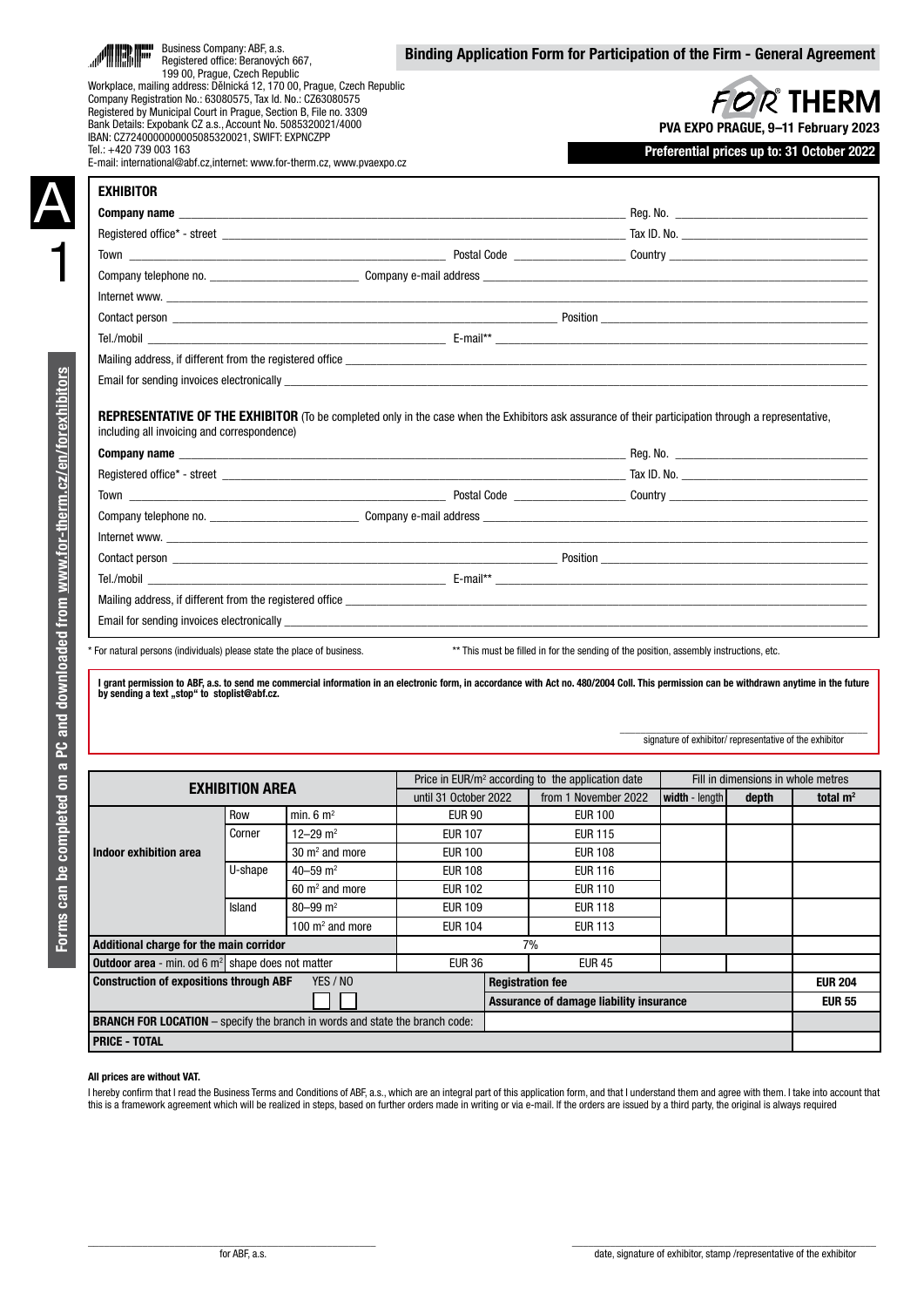### E-mail: international@abf.cz,internet: www.for-therm.cz, www.pvaexpo.cz

Organiser: ABF, a.s., registered office: Beranových 667, 199 00, Prague, Czech Republic, Company Registration No. 63080575

E**xhibitor:** Legal entity or natural person to whom ABF, a.s. has confirmed participation in the<br>**Place of the event:** PVA e Exhibition<br>**Place of the event:** PVA EXPO PRAGUE - Beranových 667, 199 00, Prague, Czech Republic

- Article 1. Basic conditions for Exhibitor's Participation in the Trade Fair
- 1. The basic precondition for participation in the Trade Fair is the delivery of the Binding Application.<br>6ro Participation of the Firm, properly filled and signed in (hereinafter referred to as<br>Application"). After the re
- 2. By signification of its receipt.<br>
2. By signification of its receipt.<br>
2. By signification of its receipt.<br>
2. By signification and Technical Conditions of ABF, a.s. for the Exhibitor's participation in the Trade
- Fair.<br>3. The exhibits presented and services offered must be in accordance with the focus of the Trade.<br>4. The services related to the Exhibitor's participation in the Trade Fair shall be ordered by means.<br>4. The services
- 
- 
- 6. The Exhibitor is entitled to exhibit, sell or otherwise make available to the public only the pro- ducts for which he is authorized and whose disclosure to the public does not infringe the copy-
- 
- right or other rights of third parties.<br>The Exhibitor is obliged to arrange, at his own expenses, for visas, licences and any other nece-<br>sary permissions to sell products at the trade fair. In the event that the Exhibitor

- **Article 2. Terms of payment**<br>1. After the receiving of the Binding Application, ABF, a.s. will send to the Exhibitor an advance<br>1. After the clear of the exhibition area ordered and for the registration fee.<br>2. After th
- 
- this advance invoice will be a precondition for implementation of the order of technical services.<br>3. The final invoice with a deduction of advances will only be sent after the end of the Trade Fair.<br>4. The basic price of
- 
- 
- 
- 
- 
- entrance)<br>
Trade Fair Gatalogue (Trade Fair Guide) in a printed version<br>
5. The basic price of the lease and the Registration Fee do not include:<br>
 External walls of the stand or any other equipment of the stand or the wa
- 
- Other records of the firm i.e. branch offices, divisions, business representations, etc.<br>
6. Cancellation Conditions<br>
If the Exhibitor cancels their participation in the Trade Fair, the following cancellation fees (co
- 
- 
- 
- 

- The obligation to pay cancellation fees shall apply to those Exhibitors to whom the participation in the Trade Fair was continued according to Art. 1(1) even in the case that they have not paid in the Trade Fair must alway
- 8. For each of the other firms which the Exhibitors will present in their expositions (in the drim of a presentation of exhibits, with an advertisement panel, company logo, commercial aname, folders, video programmes, etc.
- 

- **Article 3. Exhibition area** without any equipment, with the possibility of connection<br>1. ABF, a.s. leases indoor exhibition areas without any equipment, with the possibility of connection<br>of power supply, water pipeline
- Trade Fair.<br>2. ABF, a.s. furthermore leases outdoor exhibition areas on the dedicated free areas of the<br>Exhibition Centre. (ATTENTION: in the case of outdoor stands it is necessary to count with the overlapping of the roof above the stand – the roof must not interfere into the neighbouring area). 3. The minimum sizes of the exhibition areas are stated in the Binding Application.
- 4. ABF, a.s. can, after consulting the matter with the Exhibitor, reduce the area of the rented ex-<br>hibition space and to change its shape. ABF, a.s. reserves the rejard to change the placement of<br>the exhibition area. If
- reason.<br>5. If the Exhibitor himself does not provide a stand or does not order it at ABF, a.s., he will only<br>have an unlimited booked exhibition area. The Exhibitor is obliged to respect the raster of the
- exhibition area, ie. not to exceed the area, even in the case of raised height dominances.<br>6. The Exhibitor shall receive a raster of the exhibition areas with the marking of their position after<br>the settlements of all th
- Binding Applications.<br>
The architectural concept in the exhibition halls counts on the implementation of the classical<br>
rectangular exhibition raster, within which the following exhibition areas will be available:<br>
 Row a
- 
- 
- 
- The Exhibitor is obliged to settle any destruction, damage or excessive contamination according<br>to the expenses actually incurred for the remedy of such damage (contamination).<br>9. The Exhibitor is not authorised to subleas
- 10. The Exhibitors are obliged to adhere to arrival and departure time schedule from the exhibition areas.

# **FOR THERM**

PVA EXPO PRAGUE, 9–11 February 2023

- **Article 4. Damage liability insurance**<br>1. ABF, a.s. is not liable to the Exhibitors or their Co-Exhibitors for any loss, destruction or any<br>damage to the articles brought by the Exhibitors into the areas leased. (i.e. e
- 
- 
- from the participation of the Exhibitor in the trade fair.<br>3. The Exhibitors are obliged to be insured for liability for damage caused by its activities to third<br>parties during the entire term of the Trade Fair.<br>4. ABF, a.
- 
- to ABF, a.s. a confirmation of insurance from the relevant insurance company.<br>6. The Exhibitors have a possibility of contracting an insurance policy covering the set of their own<br>exhibits, equipment and accessories of the

- **Article 5. Safety, health and fire protection**<br>1. The Exhibitors are obliged to observe, during the assembly, in the entire course of the Trade<br>Tair Sam during the dismantling, safety, hygienic, fire protection, environ
- 
- health.<br>3. In the course of the Trade Fairs, as well as during the assembly and disassembly thereof, it is forbidden t<br>6. forbidden to smoke and to handle naked flame in all the indoor areas of the Exhibition Centre.
- 4. The Exhibitors are responsible for the condition of the wiring system of the stand (display), inclu- ding the condition of electrical appliances. The electrical installation works can only be carried
- out by a person duly authorised to do so, i.e. possessing the "Certificate of Competence".<br>5. The Exhibitors are obliged to use dedicated walking paths and roads. The Exhibitors are required<br>to keep free the escape ways, a
- intake points).<br>6. The Exhibitors are obliged to observe the fundamental principles of safety behaviour in the<br>vicinity of handling trolleys.

- **Article 6. Basic preconditions for the erection of a stand**<br>1. The service of stand erection is offered and implemented by ABF, a.s. The Exhibitors who prefer<br>to ensure the erection of their stands by themselves and no
- 
- 
- 4. The Exhibitors are responsible for construction and technical implementation of the stand and<br>stands for any damage to property and health caused by inappropriate stand construction.

- 
- **Article 7. Presentation of Exhibitors**<br>1. The Exhibitor is entitled to promote his / her products or services only on his own exposure and<br>1. The Exhibitor or restrict the surrounding exposures<br>2. Placement of any adverti
- 
- intolerance or which is not compatible with human dignity.<br>A During the Trade Fair, it is only permitted to perform audio-visual, acoustic, musical, dancing<br>and other productions provided that the other Exhibitors will not
- 

**Article 8. – Deadline for applications and orders**<br>1. It is necessary to send the Binding Application, the Order for Technical Services, Order of Erec-<br>tion of the Stand, Order of Registration of Other Firms - Co-Exhibito

- **Article 9. Personal data processing**<br>1. ABF, a.s. processes personal data of the Exhibitors (hereinafter referred to also as "the Data"<br>5. Subjects") in accordance with the Regulation (EU) 2016/679 of the European Parli
- 2. ABF, a.s. acts as the Data Controller and the Exhibitors can contact it in connection with their
- 2. ABF, a.s. acts as the Data Controller and the Exhibitors can contact it in connection with their<br>gersonal data processed at the address of its registered office.<br>The same consesses personal data of the Exhibitors, which
- 
- Registered office, Reg.number and Tax ID number, account number, e-mail, phone number.<br>5. The personal data handed over by the Exhibitor are processed in writing through a contract,<br>application form, and then they are ent

Article 10. – Final provisions<br>1. ABF, a.s. reserves the right to cancel the participation of the trade fair if the Exhibitor does not<br>act in good faith, fails to observe the rules of contracting, or breaches the technical

- regulations and instructions.<br>
2. All requirements and changes on the part of the Exhibitors must be sent to the ABF, a.s., subject<br>
the part of the finite part of the finite part of the finite part of the part of Exhibito
- 

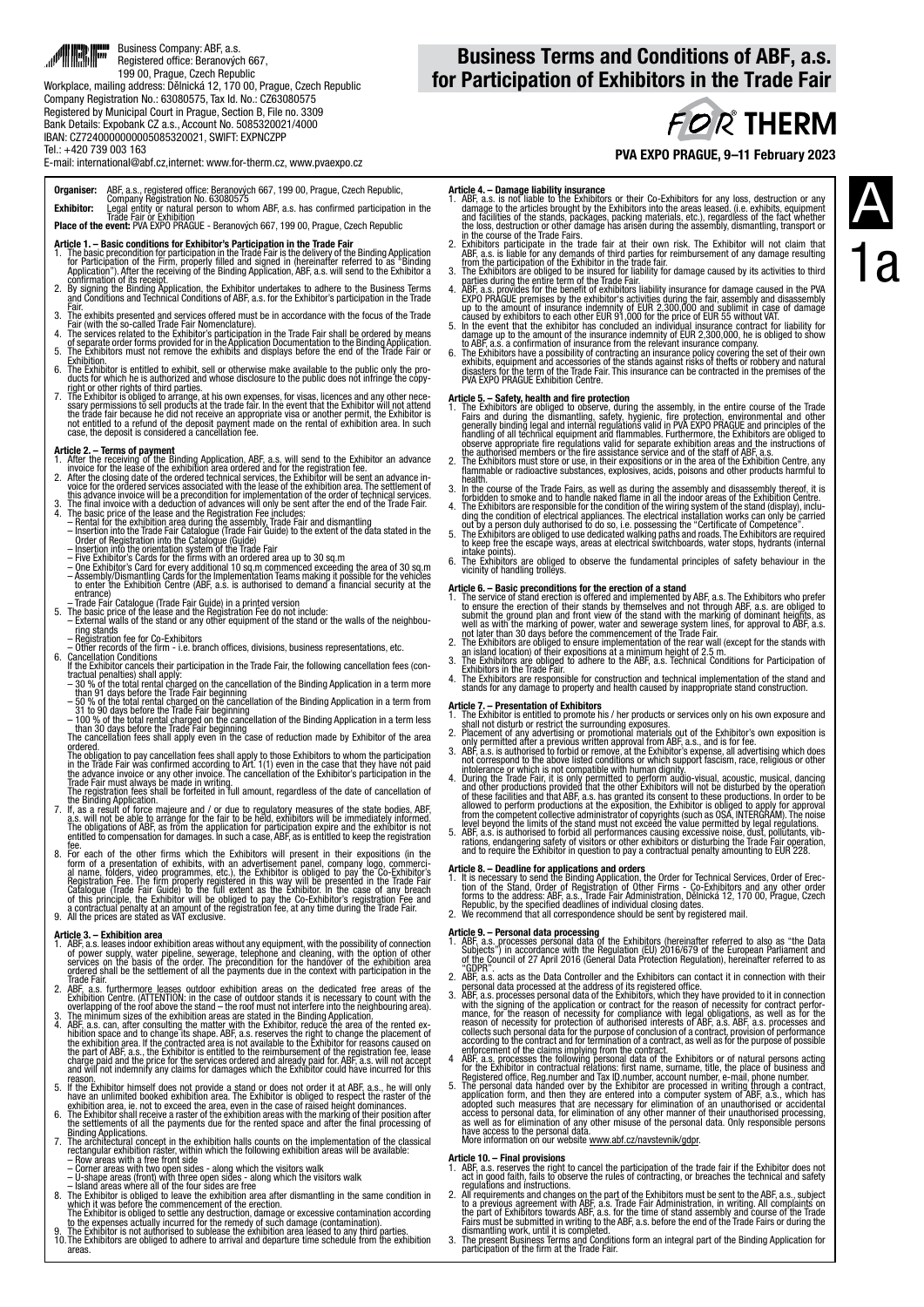| Business Company: ABF, a.s.<br>Registered office: Beranových 667,<br>199 00, Prague, Czech Republic                                                                                                                                                                                                                                                                                                                                |                                                                                                                | Závazná přihláška k účasti – rámcová smlouva                                                                  |
|------------------------------------------------------------------------------------------------------------------------------------------------------------------------------------------------------------------------------------------------------------------------------------------------------------------------------------------------------------------------------------------------------------------------------------|----------------------------------------------------------------------------------------------------------------|---------------------------------------------------------------------------------------------------------------|
| Workplace, mailing address: Dělnická 12, 170 00, Prague, Czech Republic<br>Company Registration No.: 63080575, Tax Id. No.: CZ63080575<br>Registered by Municipal Court in Prague, Section B, File no. 3309<br>Bank Details: Expobank CZ a.s., Account No. 5085320021/4000<br>IBAN: CZ7240000000005085320021, SWIFT: EXPNCZPP<br>Tel.: +420 739 003 163<br>E-mail: international@abf.cz,internet: www.for-therm.cz, www.pvaexpo.cz |                                                                                                                | <b>FOR THERM</b><br>PVA EXPO PRAGUE, 9-11 February 2023<br>Deadline for submission of orders: 20 January 2023 |
|                                                                                                                                                                                                                                                                                                                                                                                                                                    |                                                                                                                |                                                                                                               |
| We declare that the following firms (our Co-exhibitors) will be presented within the framework of our exposition.<br>For each of them we will pay the Registration Fee amounting to EUR 182 (in the case of 1 to 4 co-exhibitors)                                                                                                                                                                                                  | <b>EUR 91</b> (in the case of 5 to 8 co-exhibitors)<br><b>EUR 68</b> (in the case of 9 and more co-exhibitors) |                                                                                                               |
| Number of co-exhibiting firms<br>(in the case of a larger number please fill in more forms no. 2)                                                                                                                                                                                                                                                                                                                                  |                                                                                                                |                                                                                                               |
| 1 <sup>st</sup> Co-exhibitor                                                                                                                                                                                                                                                                                                                                                                                                       |                                                                                                                |                                                                                                               |
|                                                                                                                                                                                                                                                                                                                                                                                                                                    |                                                                                                                |                                                                                                               |
|                                                                                                                                                                                                                                                                                                                                                                                                                                    |                                                                                                                |                                                                                                               |
|                                                                                                                                                                                                                                                                                                                                                                                                                                    |                                                                                                                |                                                                                                               |
|                                                                                                                                                                                                                                                                                                                                                                                                                                    |                                                                                                                |                                                                                                               |
|                                                                                                                                                                                                                                                                                                                                                                                                                                    |                                                                                                                |                                                                                                               |
|                                                                                                                                                                                                                                                                                                                                                                                                                                    |                                                                                                                |                                                                                                               |
|                                                                                                                                                                                                                                                                                                                                                                                                                                    |                                                                                                                |                                                                                                               |
| 2 <sup>nd</sup> Co-exhibitor                                                                                                                                                                                                                                                                                                                                                                                                       |                                                                                                                |                                                                                                               |
|                                                                                                                                                                                                                                                                                                                                                                                                                                    |                                                                                                                |                                                                                                               |
|                                                                                                                                                                                                                                                                                                                                                                                                                                    |                                                                                                                |                                                                                                               |
|                                                                                                                                                                                                                                                                                                                                                                                                                                    |                                                                                                                |                                                                                                               |
|                                                                                                                                                                                                                                                                                                                                                                                                                                    |                                                                                                                |                                                                                                               |
|                                                                                                                                                                                                                                                                                                                                                                                                                                    |                                                                                                                |                                                                                                               |
|                                                                                                                                                                                                                                                                                                                                                                                                                                    |                                                                                                                |                                                                                                               |
|                                                                                                                                                                                                                                                                                                                                                                                                                                    |                                                                                                                |                                                                                                               |
| 3rd Co-exhibitor                                                                                                                                                                                                                                                                                                                                                                                                                   |                                                                                                                |                                                                                                               |
|                                                                                                                                                                                                                                                                                                                                                                                                                                    |                                                                                                                |                                                                                                               |
|                                                                                                                                                                                                                                                                                                                                                                                                                                    |                                                                                                                |                                                                                                               |
|                                                                                                                                                                                                                                                                                                                                                                                                                                    |                                                                                                                |                                                                                                               |
|                                                                                                                                                                                                                                                                                                                                                                                                                                    |                                                                                                                |                                                                                                               |
|                                                                                                                                                                                                                                                                                                                                                                                                                                    |                                                                                                                |                                                                                                               |
|                                                                                                                                                                                                                                                                                                                                                                                                                                    |                                                                                                                |                                                                                                               |
| 4 <sup>th</sup> Co-exhibitor                                                                                                                                                                                                                                                                                                                                                                                                       |                                                                                                                |                                                                                                               |
|                                                                                                                                                                                                                                                                                                                                                                                                                                    |                                                                                                                |                                                                                                               |
|                                                                                                                                                                                                                                                                                                                                                                                                                                    |                                                                                                                |                                                                                                               |
|                                                                                                                                                                                                                                                                                                                                                                                                                                    |                                                                                                                |                                                                                                               |
|                                                                                                                                                                                                                                                                                                                                                                                                                                    |                                                                                                                |                                                                                                               |
|                                                                                                                                                                                                                                                                                                                                                                                                                                    |                                                                                                                |                                                                                                               |
| Contact person <u>the contract of the contract person</u> contract person in the contract person of the contract person of the contract person of the contract person of the contract person of the contract person of the contract                                                                                                                                                                                                |                                                                                                                |                                                                                                               |
|                                                                                                                                                                                                                                                                                                                                                                                                                                    |                                                                                                                |                                                                                                               |

\* For natural persons (individuals) please state the place of business.

### All prices are without VAT.

I hereby confirm that I read the Business Terms and Conditions of ABF, a.s., which are an integral part of this application form, and that I understand them and agree with them. I take into account that this is a framework agreement which will be realized in steps, based on further orders made in writing or via e-mail. If the orders are issued by a third party, the original is always required.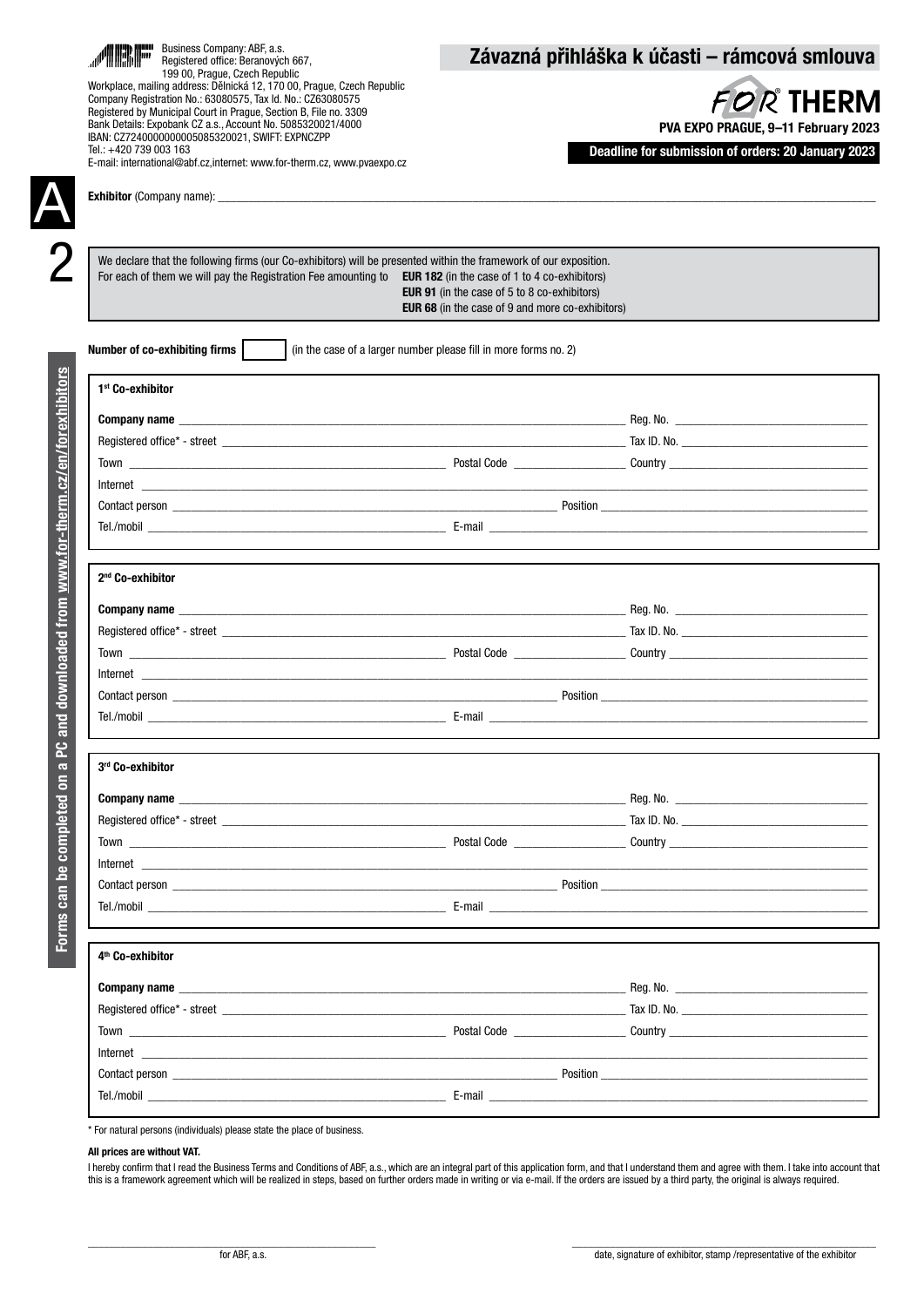| Business Company: ABF, a.s.<br>difficultum Registered office: Beranový<br>Registered office: Beranových 667. | <b>Order of Technical Services</b>                       |
|--------------------------------------------------------------------------------------------------------------|----------------------------------------------------------|
| 199 00, Prague, Czech Republic                                                                               |                                                          |
| Workplace, mailing address: Dělnická 12, 170 00, Prague, Czech Republic                                      |                                                          |
| Company Registration No.: 63080575, Tax Id. No.: C763080575                                                  | $L$ $D$ $D$ <sup><math>\sim</math></sup> TLICDM $\prime$ |

FOR THERM PVA EXPO PRAGUE, 9–11 February 2023

Deadline for submission of orders: 20 January 2023

|                                                                            | Exhibitor (Company name):<br>All services not marked will be automatically considered as NOT ORDERED.<br>For Technical Terms and Conditions, as well as for specification of services, see the following page.                         |                                                                                                                                                                                                                                                                                          |
|----------------------------------------------------------------------------|----------------------------------------------------------------------------------------------------------------------------------------------------------------------------------------------------------------------------------------|------------------------------------------------------------------------------------------------------------------------------------------------------------------------------------------------------------------------------------------------------------------------------------------|
|                                                                            | Order of power supply<br>(Price per one inlet, mark those requested with $\vert \times \vert$ )<br>Power supply inlet of 230 V – L + N + PE (1 phase + neutral + grounding)                                                            | The refrigerator circuit<br>The refrigerator circuit (with an input of up to 0.4 kW) can only be ordered<br>together with a connection of min. 2 kW<br>indoor area<br>outdoor area<br><b>EUR 41</b>                                                                                      |
|                                                                            | <b>EUR 186</b><br>up to $2$ kW $-$ 1 socket                                                                                                                                                                                            |                                                                                                                                                                                                                                                                                          |
|                                                                            | <b>EUR 232</b><br>up to $3 \text{ kW} - 1 \text{ socket}$<br>up to 5 $kW/230 - 2$ sockets<br><b>EUR 323</b>                                                                                                                            | Order of connection to the Internet<br>Fixed connection by means of a cable (RJ45):                                                                                                                                                                                                      |
|                                                                            | 2 kW + 3 kW (10 A and 16 A)<br>up to 6 $kW/230 - 2$ sockets<br><b>EUR 368</b><br>3 kW + 3 kW (16 A and 16 A)                                                                                                                           | <b>EUR 114</b><br>1 x connection (the first one)<br><b>EUR 32</b><br>Number of additional connections                                                                                                                                                                                    |
|                                                                            | Power supply inlet of 400 V – 3L + N + PE (3 phases + neutral + grounding)                                                                                                                                                             | <b>EUR 46</b><br>Fixed IP address (equipment configuration)                                                                                                                                                                                                                              |
|                                                                            | <b>EUR 450</b><br>up to $9$ kW $-$ 32 A socket                                                                                                                                                                                         | Connection to the Wi-Fi network for 1 device in the 5GHz band.<br>(802.11a, n, ac, not available on outdoor areas)                                                                                                                                                                       |
|                                                                            | <b>EUR 677</b><br>up to $15$ kW $-$ 32 A socket                                                                                                                                                                                        | Number of connections<br><b>EUR 41</b>                                                                                                                                                                                                                                                   |
|                                                                            | up to 21 $kW - 32$ A socket<br><b>EUR 768</b>                                                                                                                                                                                          | Order of water supply and sewerage                                                                                                                                                                                                                                                       |
|                                                                            | EUR 1,067<br>up to 40 $kW - 63$ A socket                                                                                                                                                                                               | (The same price for both indoor and outdoor areas)<br>Number of connections lines<br><b>EUR 205</b>                                                                                                                                                                                      |
| PC and downloaded from www.for-therm.cz/en/forexhibitors<br>completed on a | <b>Circuit breaker type</b><br><b>B</b> – standard<br>∣c<br>D<br>All connections are installed using a residual-current device<br>Other types of connection must be discussed beforehand with the technical<br>department of ABF, a.s. | Order of swimming pool water filling (including drainage)<br>(The same price for both indoor and outdoor areas)<br>A one-off amount charged<br><b>EUR 55</b><br>plus EUR 11 for each m <sup>3</sup><br>Number of $m3$<br><b>EUR 11</b>                                                   |
| Forms can bo                                                               | Non-stop power supply $-$ over 2 kW<br>30% surcharge to the price of the ordered power supply<br>we hereby order the<br>kW supply to run non-stop                                                                                      | <b>Compressed air inlet</b><br><b>EUR 341</b><br>6 bar compressed air inlet to 1 exposition<br><b>EUR 160</b><br>Number of Y-branches                                                                                                                                                    |
|                                                                            | Top inlet to the illumination ramp<br>or any vertical routing of the inlet to the stand from the hall roof structure<br>(Top inlet can only be ordered with the electrical connection line min. 2 kW)<br><b>EUR 36</b>                 | <b>EUR 46</b><br>Assurance of constant pressure<br>on an individual branch line<br>Consumption in liters<br><b>Order of cleaning services</b>                                                                                                                                            |
|                                                                            | Lending of a power switchboard<br>(same price for both indoor and outdoor areas)<br>Switch board for power supply 9-21 kW / 400V<br><b>EUR 91</b>                                                                                      | (The same price for both indoor and outdoor areas)<br><b>Daily cleaning</b> – number of $m^2$<br>EUR 2 per $m^2$ /<br>(Includes also overhaul cleaning)<br>and event<br>EUR 1 per $m2$<br><b>Overhaul cleaning</b> – number of $m^2$<br>(One-off cleaning after the end of the assembly) |

All prices are given without VAT.

Business Company: ABF, a.s. Registered office: Beranových 667, 199 00, Prague, Czech Republic

Company Registration No.: 63080575, Tax Id. No.: CZ63080575 Registered by Municipal Court in Prague, Section B, File no. 3309 Bank Details: Expobank CZ a.s., Account No. 5085320021/4000 IBAN: CZ7240000000005085320021, SWIFT: EXPNCZPP

E-mail: international@abf.cz,internet: www.for-therm.cz, www.pvaexpo.cz

Tel.: +420 739 003 163

We hereby declare that we have made ourselves familiar with and accept without reservations the ABF, a.s. Business and Technical Terms and Conditions of the Participation of Exhibitors in the Trade Fair, which form an integral part of the Binding Application Documentation. We undertake to pay all of the advance invoices and the final invoice including VAT in due terms.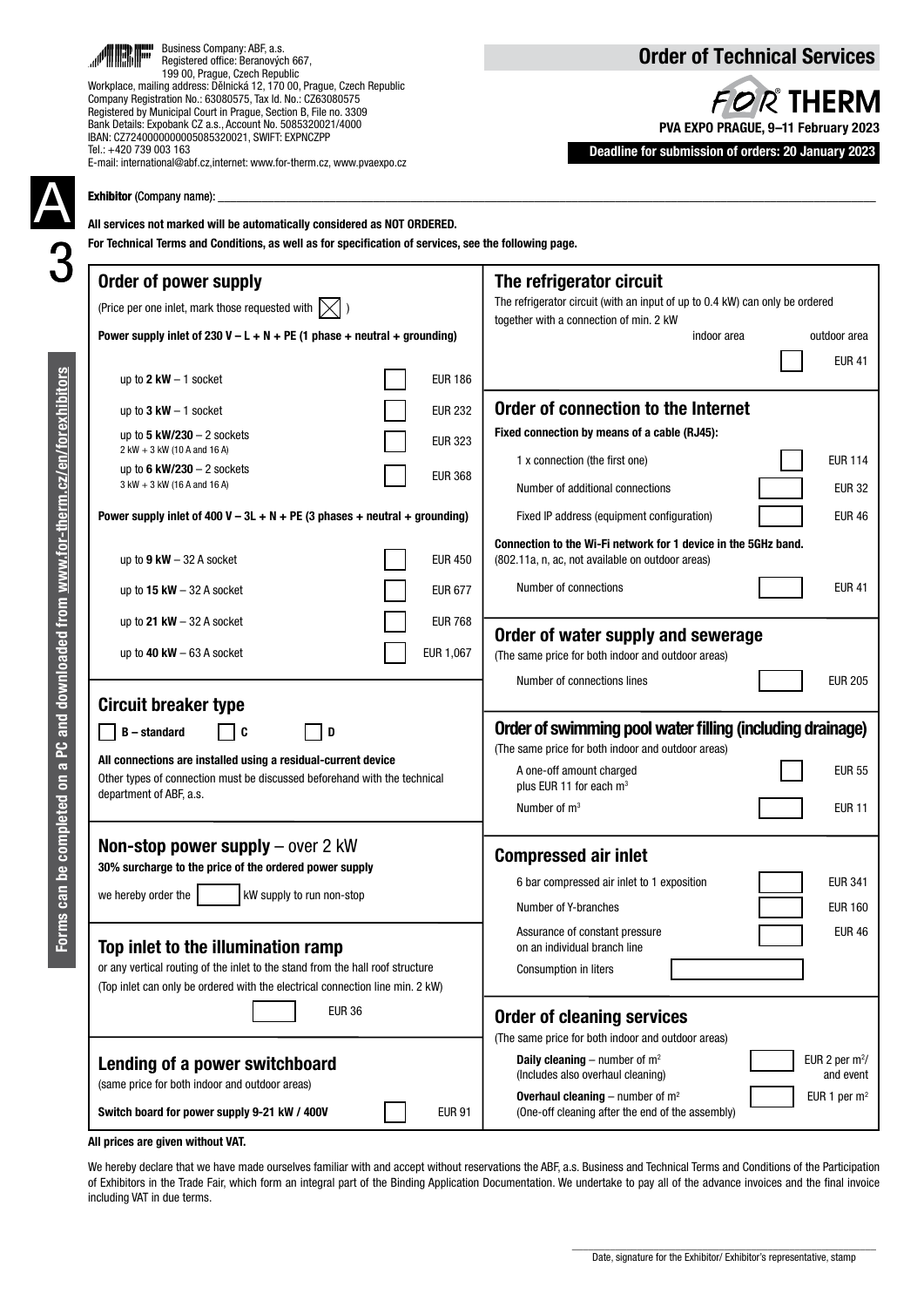

### E-mail: international@abf.cz,internet: www.for-therm.cz, www.pvaexpo.cz

**Article 1. – Technical services**<br>On the Exhibitor's order it is possible to provide the inlet of power supply, water and sewerage,<br>Dr the Exhibitor's order it is possibly other services to all expositions in both indoor a

**a) Order of power supply**<br>For the stands which are not ordered from ABF, a.s. the Exhibitors are obliged (apart from<br>fthe exceptions permitted by ABF, a.s.) to have their own switchboard - adapted to the 5-wire<br>distribut

inputs of electrical appliances in the exposition, i.e. illumination, cooker, coffee machine, teat<br>kettle heating unit, through-flow water heater, computer, television set and video recorder,<br>exhibits etc. For the purpose

detriment, unconnected.<br>
ATTENTION! If you use a refrigerator, we recommend ordering a separate refrigerator circuit<br>
ATTENTION! If you use a refrigerator will not be switched off overnight. The refrigerator circuit<br>
can b

Trade Fair profocol, and for consideration it will ensure ordinal profocol, and for sometions, florist's<br>service, dispatching and customs services, insurance service, postal service, delephone and fax<br>centre, hostesses and

ternet of the given equipment into service on the WAN litterface. The matter does not concerned to the given between the best of the connection of the equipment - for example LAN interface of a possible Wi-FietC-<br>For both

## Technical Conditions of ABF, a.s. for the Participation of Exhibitors in the Trade Fair

# **FOR THERM**

PVA EXPO PRAGUE, 9–11 February 2023

- **Article 2. Stand construction**<br>1. ABF, a.s. will ensure the construction of the stand in both indoor and outdoor areas on the<br>basis of the receiving of an order. There are schell scheme in the OCTANORM system avai-<br>la
- 
- with movable items (fease).<br>
3. In the case that the construction is implemented through ABF, a.s., it is possible to ask for<br>
a free-of-charge 3D visualisation. Nevertheless, if the visualisation is processed and the<br>
con
- 

**Article 3. – Technical and operating preconditions**<br>1. The architectural realisation and the operation of the exposition or billboard must not disturb<br>or limit other expositions. The firm whose walls (side as well as the

- 
- 
- 
- 
- 
- EUR 227, payable immediately in cash.<br>
5. No electrical appliances may be left in operation without any supervision. When leaving the<br>
place, the appliances must be disconnected from the mains.<br>
6. It is not allowed to han
- 
- materials, fibreboard and other similar materials).<br>8. The stand must not touch the structure, walls and roof of the exhibition halls with any of<br>its parts. The distance between the highest point of the stand and the hall
- 9. Height of halls, loading of floors For a limited number of expositions it is possible to implement two-storey stands, as well as height dominants. The height usable oscillates between 3.0 and 8.0 m (depending on the
- 
- 
- 11. It is forbidden to discharge the remains of paints and other toxic substances which could<br>gollute or otherwise endanger the environment into the sewerage, sinks and basins. The<br>exhibitors (or the firms authorised by th
- 
- way that no third party could handle them wilfully.<br>14. Except for the prescribed business hours of the Trade Fairs and permitted time interval for<br>the supplying of the stands it is forbidden to stay in the exhibition area
- this reason the instructions of the Security Service and of the ABF, a.s. staff.<br>15. If the final deadline for the clearing of the exhibition area fails to be observed, a contractual<br>penalty amounting to EUR 3 per m<sup>2</sup> and
- The risks' associated with the clearing shall be borne by the Exhibitor.<br>16. The Exhibitions are obliged to hand over, by the deadline for disassembly works, the leased<br>exhibition area completely empty, clean and in the co
- 

- **Article 4. Submission of details for the installation of technical connections and stands<br>1. The Exhibitors who order the receion of the stand from ABF, a.s. will send their orders by<br>the closing date stated in the Appl**
- 

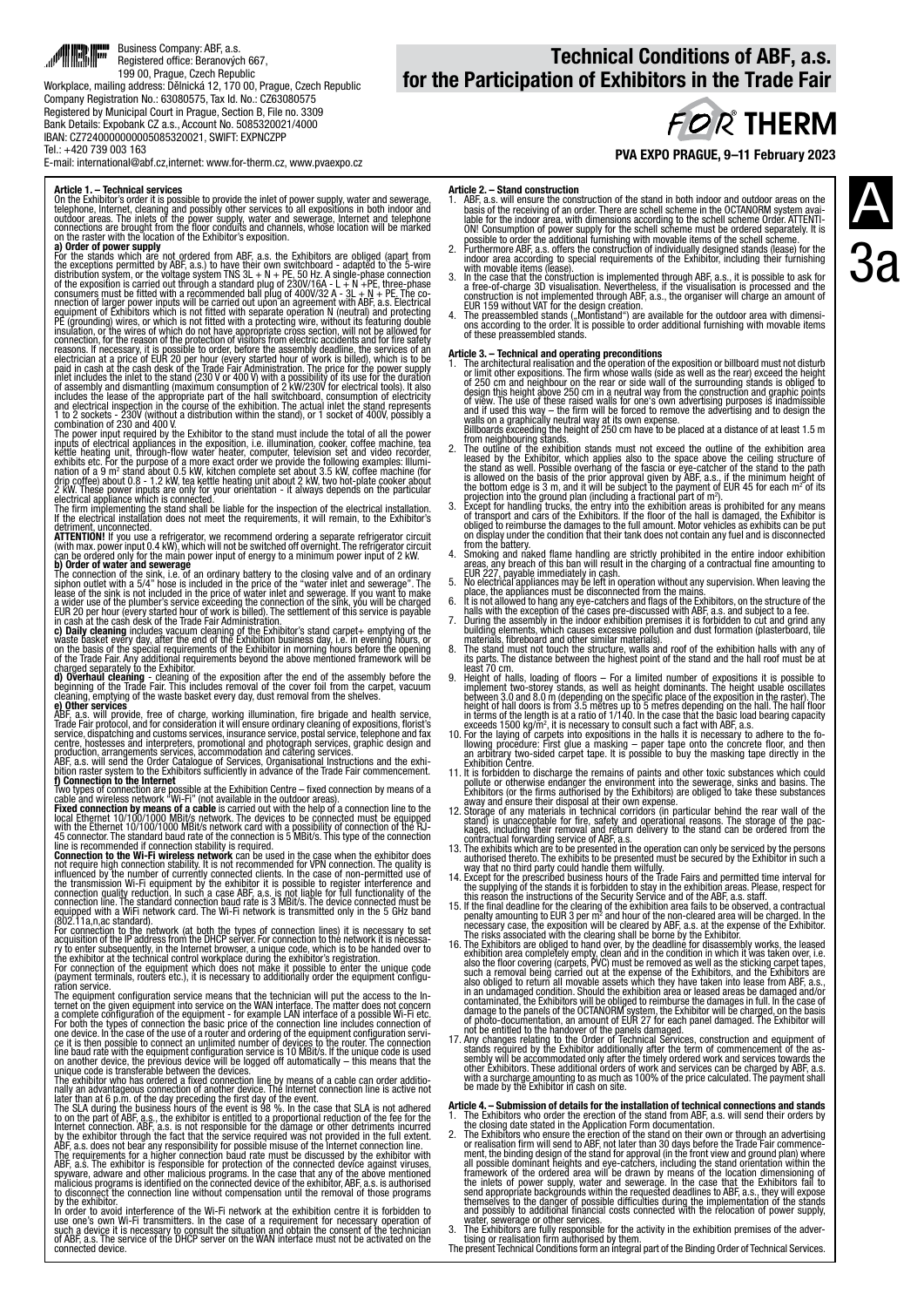| Business Company: ABF, a.s.<br>Registered office: Beranových 667,<br>199 00, Prague, Czech Republic<br>Workplace, mailing address: Dělnická 12, 170 00, Prague, Czech Republic<br>Company Registration No.: 63080575, Tax Id. No.: CZ63080575<br>Registered by Municipal Court in Prague, Section B, File no. 3309<br>Bank Details: Expobank CZ a.s., Account No. 5085320021/4000<br>IBAN: CZ7240000000005085320021, SWIFT: EXPNCZPP<br>Tel.: +420 739 003 163<br>E-mail: international@abf.cz,internet: www.for-therm.cz, www.pvaexpo.cz |                                                                                                                                                                                                                                                                                                                                                                                                                                                                                                                                                                                                                                                       |                                                                                                                                                                                                                                                                                                                                                                                                                                                                                                                                                                                                                                                                                                                                                                                                    | <b>Order of Schell Schemes</b><br>FOR THERM<br>PVA EXPO PRAGUE, 9-11 February 2023<br>Deadline for submission of orders: 20 January 2023 |
|-------------------------------------------------------------------------------------------------------------------------------------------------------------------------------------------------------------------------------------------------------------------------------------------------------------------------------------------------------------------------------------------------------------------------------------------------------------------------------------------------------------------------------------------|-------------------------------------------------------------------------------------------------------------------------------------------------------------------------------------------------------------------------------------------------------------------------------------------------------------------------------------------------------------------------------------------------------------------------------------------------------------------------------------------------------------------------------------------------------------------------------------------------------------------------------------------------------|----------------------------------------------------------------------------------------------------------------------------------------------------------------------------------------------------------------------------------------------------------------------------------------------------------------------------------------------------------------------------------------------------------------------------------------------------------------------------------------------------------------------------------------------------------------------------------------------------------------------------------------------------------------------------------------------------------------------------------------------------------------------------------------------------|------------------------------------------------------------------------------------------------------------------------------------------|
| Exhibitor (Company name):                                                                                                                                                                                                                                                                                                                                                                                                                                                                                                                 |                                                                                                                                                                                                                                                                                                                                                                                                                                                                                                                                                                                                                                                       |                                                                                                                                                                                                                                                                                                                                                                                                                                                                                                                                                                                                                                                                                                                                                                                                    |                                                                                                                                          |
| <b>Indoor area</b>                                                                                                                                                                                                                                                                                                                                                                                                                                                                                                                        |                                                                                                                                                                                                                                                                                                                                                                                                                                                                                                                                                                                                                                                       |                                                                                                                                                                                                                                                                                                                                                                                                                                                                                                                                                                                                                                                                                                                                                                                                    |                                                                                                                                          |
| The price of the stand includes:                                                                                                                                                                                                                                                                                                                                                                                                                                                                                                          | door, 1 ceiling lighting fitting), stand up to 18 $m^2$ storage area of 2 x 2 m (shelf, lockable door, 1 ceiling lighting fitting)<br>In case that the inlet is not ordered, the point lighting fittings and power sockets will not be installed.                                                                                                                                                                                                                                                                                                                                                                                                     | We order the implementation of the type stand for the indoor area: (please check if applicable $ \times $ )<br>• External walls and partition walls of storage areas made of white panels (Octanorm 100 x 250 cm), • ceiling raster system, • fascia for the exposition identification –<br>height of 30 cm, $\bullet$ 2-7 point lighting fittings according to the stand size + 2 power sockets for 230 V (without power supply) $\bullet$ carpet – grey,<br>• storage - background according to the stand size stand of 9 m <sup>2</sup> storage area of 1 x 1 m (shelf, lockable door), stand up to 16 m <sup>2</sup> storage area of 1 x 2 m (shelf, lockable<br>The price of the stand does not include the power supply inlet – we recommend ordering (Order of Technical Services - Page 3) |                                                                                                                                          |
|                                                                                                                                                                                                                                                                                                                                                                                                                                                                                                                                           | $\circ$                                                                                                                                                                                                                                                                                                                                                                                                                                                                                                                                                                                                                                               | $\circ$                                                                                                                                                                                                                                                                                                                                                                                                                                                                                                                                                                                                                                                                                                                                                                                            | $\circ$                                                                                                                                  |
| type $9 \cdot 3 \times 3$ m<br>price: EUR 382                                                                                                                                                                                                                                                                                                                                                                                                                                                                                             | type $12 \quad 4 \times 3 \text{ m}$<br>price: EUR 500                                                                                                                                                                                                                                                                                                                                                                                                                                                                                                                                                                                                | type $15 \t 5 \times 3 \text{ m}$<br>price: EUR 604                                                                                                                                                                                                                                                                                                                                                                                                                                                                                                                                                                                                                                                                                                                                                | type $16$ 4 x 4 m<br>price: EUR 654                                                                                                      |
| o                                                                                                                                                                                                                                                                                                                                                                                                                                                                                                                                         | ×                                                                                                                                                                                                                                                                                                                                                                                                                                                                                                                                                                                                                                                     | o<br>×<br>×<br>×<br>×                                                                                                                                                                                                                                                                                                                                                                                                                                                                                                                                                                                                                                                                                                                                                                              | ×<br>×<br>×                                                                                                                              |
| type $18$ 6 x 3 m<br>price: EUR 763                                                                                                                                                                                                                                                                                                                                                                                                                                                                                                       | type $20 \t 5 \times 4 \text{ m}$<br>price: EUR 832                                                                                                                                                                                                                                                                                                                                                                                                                                                                                                                                                                                                   | type $24 \cdot 6 \times 4 \text{ m}$<br>price: EUR 1,022                                                                                                                                                                                                                                                                                                                                                                                                                                                                                                                                                                                                                                                                                                                                           | type $25\,5 \times 5$ m<br>price: EUR 1,032                                                                                              |
| $\times$ point light                                                                                                                                                                                                                                                                                                                                                                                                                                                                                                                      | ₹<br>shelf rack<br>O                                                                                                                                                                                                                                                                                                                                                                                                                                                                                                                                                                                                                                  | folding doors<br>socket                                                                                                                                                                                                                                                                                                                                                                                                                                                                                                                                                                                                                                                                                                                                                                            | fascia                                                                                                                                   |
| Outdoor area                                                                                                                                                                                                                                                                                                                                                                                                                                                                                                                              |                                                                                                                                                                                                                                                                                                                                                                                                                                                                                                                                                                                                                                                       |                                                                                                                                                                                                                                                                                                                                                                                                                                                                                                                                                                                                                                                                                                                                                                                                    | Visualization of 12 sqm stand construction<br>for indoor area.                                                                           |
| (please check if applicable $ \times $ )<br>The price of the stand includes:<br>3 x 3 m (dimensions of the roof $4 \times 4$ m)<br>price: EUR 1,000                                                                                                                                                                                                                                                                                                                                                                                       | We order the implementation of the schell scheme for the outdoor area:<br>• raised floor 12 cm + carpet – grey, • external walls (or glass wall) and doors, • roof including the ceiling structure,<br>• ceiling raster system including the ceiling fillings, • ceiling lights and 1 socket (without any power supply inlet)<br>We recommend ordering power input of electrical energy (Order of Technical Services - Page 3)<br>Attention – overall dimensions of the stand including the roof must not be larger than the ordered area.<br>price: EUR 1,818<br>Enlarged – ordered dimensions (without roof overhang) ___________ m x ___________ m | <b>4 x 4 m</b> (dimensions of the roof $5 \times 5$ m)                                                                                                                                                                                                                                                                                                                                                                                                                                                                                                                                                                                                                                                                                                                                             | <b>TITLE</b>                                                                                                                             |

The basic construction equipment of the schell scheme cannot be changed or complemented, it is however possible to order furniture and other equipment - see the Order form on page 5.

All prices are given without VAT.

 . Enlargement of the stand is possible only in 3 x 3 m or 4 x 4 m modules (without roof overhang).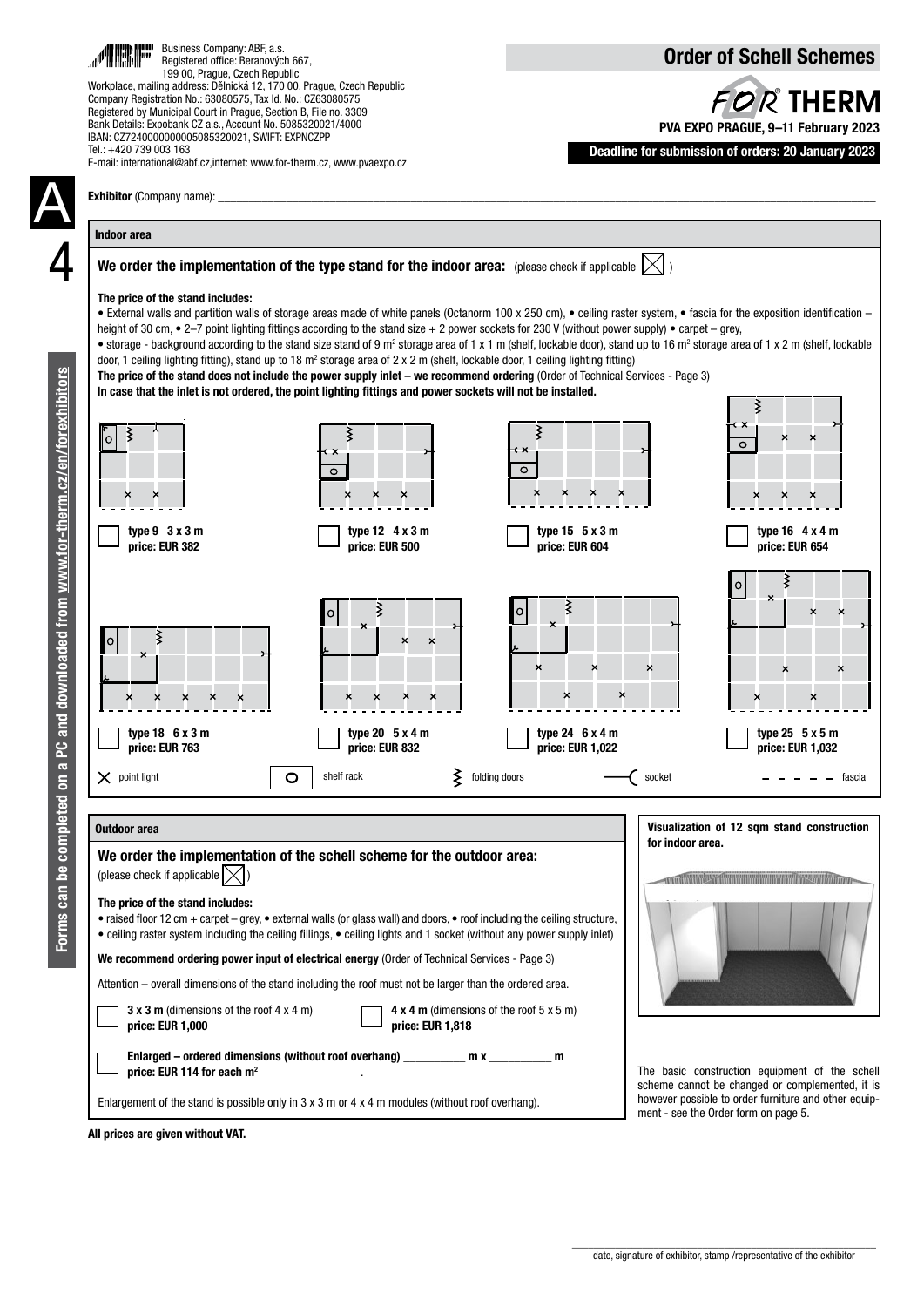|                | Įm                                    | Business Company: ABF, a.s.<br>199 00, Praque, Czech Republic | Registered office: Beranových 667,                                                                                                                                                                                                                 |                                                                                                                                                    |  |  |                                                                                                                         |        |                                                                                                                |   | <b>Order of Individually Designed Stands for Indoor Area</b>                                                                                                             |
|----------------|---------------------------------------|---------------------------------------------------------------|----------------------------------------------------------------------------------------------------------------------------------------------------------------------------------------------------------------------------------------------------|----------------------------------------------------------------------------------------------------------------------------------------------------|--|--|-------------------------------------------------------------------------------------------------------------------------|--------|----------------------------------------------------------------------------------------------------------------|---|--------------------------------------------------------------------------------------------------------------------------------------------------------------------------|
|                | Tel.: +420 739 003 163                |                                                               | Company Registration No.: 63080575, Tax Id. No.: CZ63080575<br>Registered by Municipal Court in Prague, Section B, File no. 3309<br>Bank Details: Expobank CZ a.s., Account No. 5085320021/4000<br>IBAN: CZ7240000000005085320021, SWIFT: EXPNCZPP | Workplace, mailing address: Dělnická 12, 170 00, Prague, Czech Republic<br>E-mail: international@abf.cz,internet: www.for-therm.cz, www.pvaexpo.cz |  |  |                                                                                                                         |        |                                                                                                                |   | FOR THERM<br>PVA EXPO PRAGUE, 9-11 February 2023<br>Deadline for submission of orders: 20 January 2023                                                                   |
|                |                                       |                                                               |                                                                                                                                                                                                                                                    |                                                                                                                                                    |  |  |                                                                                                                         |        |                                                                                                                |   |                                                                                                                                                                          |
|                |                                       |                                                               |                                                                                                                                                                                                                                                    |                                                                                                                                                    |  |  |                                                                                                                         |        | We bindingly order the construction of the individually designed stand, dimensions ___________________________ |   | m                                                                                                                                                                        |
|                |                                       |                                                               |                                                                                                                                                                                                                                                    | Only external walls - Octanorm System - EUR 32 / linear metre                                                                                      |  |  | The construction includes only external walls, laterals, without wall-to-wall ceiling raster system of the construction |        |                                                                                                                |   |                                                                                                                                                                          |
|                |                                       |                                                               |                                                                                                                                                                                                                                                    | Atypical individual stand - Octanorm System - EUR 41/m <sup>2</sup>                                                                                |  |  | The construction includes external walls, ceiling raster system, stand fascia of height of 30 cm on the front side      |        |                                                                                                                |   |                                                                                                                                                                          |
|                |                                       | Sketch of the ground plan of your stand                       |                                                                                                                                                                                                                                                    |                                                                                                                                                    |  |  |                                                                                                                         |        |                                                                                                                |   |                                                                                                                                                                          |
|                |                                       |                                                               |                                                                                                                                                                                                                                                    |                                                                                                                                                    |  |  |                                                                                                                         |        |                                                                                                                |   | Mark your idea of the ground plan of your stand in this raster. Use the graphic symbols provided herein for the scheme of every single building and equipment component. |
| 1 <sub>m</sub> |                                       |                                                               |                                                                                                                                                                                                                                                    |                                                                                                                                                    |  |  |                                                                                                                         |        | wall<br>panel                                                                                                  |   | kitchen<br>sink                                                                                                                                                          |
|                |                                       |                                                               |                                                                                                                                                                                                                                                    |                                                                                                                                                    |  |  |                                                                                                                         |        | wall<br>glass                                                                                                  |   | table                                                                                                                                                                    |
|                |                                       |                                                               |                                                                                                                                                                                                                                                    |                                                                                                                                                    |  |  |                                                                                                                         |        | fascia                                                                                                         |   | round table                                                                                                                                                              |
|                |                                       |                                                               |                                                                                                                                                                                                                                                    |                                                                                                                                                    |  |  |                                                                                                                         |        | height = $30 \text{ cm}$                                                                                       |   |                                                                                                                                                                          |
|                |                                       |                                                               |                                                                                                                                                                                                                                                    |                                                                                                                                                    |  |  |                                                                                                                         |        | folding<br>doors                                                                                               |   | chair                                                                                                                                                                    |
|                |                                       |                                                               |                                                                                                                                                                                                                                                    |                                                                                                                                                    |  |  |                                                                                                                         | O      | rack<br>shelf                                                                                                  |   | water inlet<br>and sink connection                                                                                                                                       |
|                |                                       |                                                               |                                                                                                                                                                                                                                                    |                                                                                                                                                    |  |  |                                                                                                                         |        |                                                                                                                |   | point light                                                                                                                                                              |
|                |                                       |                                                               |                                                                                                                                                                                                                                                    |                                                                                                                                                    |  |  |                                                                                                                         |        | raising<br>counter                                                                                             |   | socket<br>230 V / 400 V                                                                                                                                                  |
|                |                                       |                                                               |                                                                                                                                                                                                                                                    |                                                                                                                                                    |  |  |                                                                                                                         |        | counter                                                                                                        |   |                                                                                                                                                                          |
|                |                                       |                                                               |                                                                                                                                                                                                                                                    |                                                                                                                                                    |  |  |                                                                                                                         |        | display case                                                                                                   |   | socket 230 V<br>(night)                                                                                                                                                  |
|                |                                       |                                                               |                                                                                                                                                                                                                                                    |                                                                                                                                                    |  |  |                                                                                                                         | 0<br>0 | display case,<br>incl. illumination                                                                            | ₩ | refrigerator                                                                                                                                                             |
|                |                                       |                                                               |                                                                                                                                                                                                                                                    |                                                                                                                                                    |  |  |                                                                                                                         |        |                                                                                                                |   |                                                                                                                                                                          |
|                |                                       |                                                               |                                                                                                                                                                                                                                                    |                                                                                                                                                    |  |  |                                                                                                                         |        |                                                                                                                |   | We order the following additional elements of the modular system above the framework of the basic construction:                                                          |
| <b>Item</b>    |                                       |                                                               |                                                                                                                                                                                                                                                    |                                                                                                                                                    |  |  |                                                                                                                         |        | <b>EUR/unit, VAT exclusive</b>                                                                                 |   | <b>Number</b>                                                                                                                                                            |
|                | carpet – grey (EUR/1 m <sup>2</sup> ) |                                                               |                                                                                                                                                                                                                                                    |                                                                                                                                                    |  |  |                                                                                                                         |        | 9                                                                                                              |   |                                                                                                                                                                          |
|                |                                       |                                                               | carpet of any other colour (EUR/m <sup>2</sup> ), please state the colour:                                                                                                                                                                         |                                                                                                                                                    |  |  |                                                                                                                         |        | 10                                                                                                             |   |                                                                                                                                                                          |

# **Item EUR/unit, VAT exclusive Number**

| .                                                                          | <b>LUID GILLY TAIL UNDIGGIVU</b> | . |
|----------------------------------------------------------------------------|----------------------------------|---|
| carpet – grey (EUR/1 m <sup>2</sup> )                                      |                                  |   |
| carpet of any other colour (EUR/m <sup>2</sup> ), please state the colour: | 10                               |   |
| lockable folding door (1 m)                                                | 55                               |   |
| white lower ceiling (EUR/m <sup>2</sup> )                                  |                                  |   |
| textile lower ceiling (EUR/m <sup>2</sup> )                                |                                  |   |
| grid-type lower ceiling (EUR/m <sup>2</sup> )                              | 13                               |   |
| self-standing panel 100 x 250 cm (with a support and a fascia)             | 65                               |   |

## For the Order of furniture and other equipment see page 5.

All prices are given without VAT.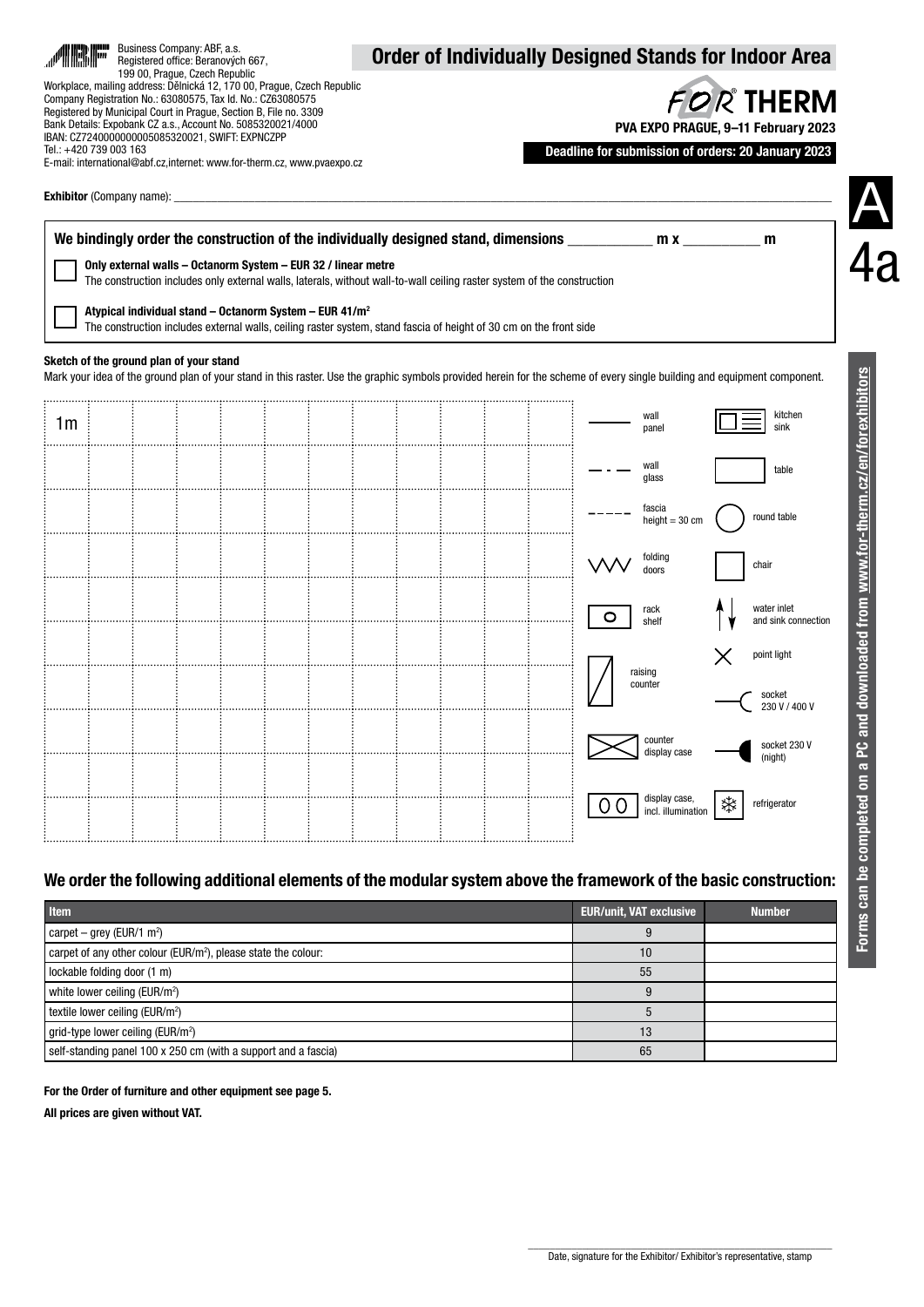

Business Company: ABF, a.s. Registered office: Beranových 667, 199 00, Prague, Czech Republic

Workplace, mailing address: Dělnická 12, 170 00, Prague, Czech Republic Company Registration No.: 63080575, Tax Id. No.: CZ63080575 Registered by Municipal Court in Prague, Section B, File no. 3309 Bank Details: Expobank CZ a.s., Account No. 5085320021/4000 IBAN: CZ7240000000005085320021, SWIFT: EXPNCZPP Tel.: +420 739 003 163 E-mail: international@abf.cz,internet: www.for-therm.cz, www.pvaexpo.cz

# Order of Furniture and Graphic Works

**FOR THERM** PVA EXPO PRAGUE, 9–11 February 2023

Deadline for submission of orders: 20 January 2023

Exhibitor (Company name):

The stand equipment can be ordered only with Implementation of the stand. Enter the number of ordered units in the appropriate boxes.

| Raising counter with one shelf        |                                                                                                            |                                                                     | Table, chair                          |                                                                                                                                                                                                |                                                                        |
|---------------------------------------|------------------------------------------------------------------------------------------------------------|---------------------------------------------------------------------|---------------------------------------|------------------------------------------------------------------------------------------------------------------------------------------------------------------------------------------------|------------------------------------------------------------------------|
| <b>Annual Defendant Chap</b>          | height 80 cm / height 110 cm<br>50 x 50 cm<br>100 x 50 cm<br>100 x 100 cm                                  | <b>EUR 23</b><br><b>EUR 25</b><br><b>EUR 29</b>                     |                                       | square 70 x 70 cm, height 75 cm<br>square 70 x 120 cm, height 75 cm<br>round $ \emptyset$ 60 cm, height 75 cm                                                                                  | <b>EUR 18</b><br><b>EUR 18</b><br><b>EUR 18</b>                        |
| Counter display case - with one shelf |                                                                                                            |                                                                     |                                       | round $-$ Ø 80 cm, height 75 cm                                                                                                                                                                | <b>EUR 18</b>                                                          |
| <b>ATTENT TO ANIMA</b>                | 50 x 50 x height 80 cm<br>100 x 50 x height 80 cm                                                          | <b>EUR 43</b><br><b>EUR 50</b>                                      |                                       | bar type $-$ 0 60 cm, height 110 cm<br>chair metal, upholstered<br>bar chair                                                                                                                   | <b>EUR 18</b><br><b>EUR 12</b><br><b>EUR 14</b>                        |
| Glazed display box-2 glass shelves    |                                                                                                            |                                                                     | <b>Additional technical equipment</b> |                                                                                                                                                                                                |                                                                        |
|                                       | 50 x 50 x height 250 cm<br>100 x 50 x height 250 cm<br>100 x 100 x height 250 cm<br>additional glass shelf | <b>EUR 57</b><br><b>EUR 68</b><br><b>EUR 82</b><br>EUR <sub>7</sub> |                                       | point lighting fitting 60 W<br>halogen spot light 150 W<br>halogen spot light on the hanging arm 150 W<br>triple socket                                                                        | EUR <sub>8</sub><br><b>EUR 22</b><br><b>EUR 22</b><br>EUR <sub>4</sub> |
|                                       | Three-shelf rack – installed into the stand wall                                                           |                                                                     | <b>Other equipment</b>                |                                                                                                                                                                                                |                                                                        |
|                                       | 100 x 50 x height 250 cm                                                                                   | <b>EUR 29</b>                                                       | ₩                                     | hanger - self-standing type<br>hanger - wall-mounted type<br>waste basket                                                                                                                      | EUR <sub>9</sub><br>EUR <sub>9</sub><br>EUR <sub>3</sub>               |
| Lockable cabinet                      |                                                                                                            |                                                                     | <b>Kitchen equipment</b>              |                                                                                                                                                                                                |                                                                        |
|                                       | 80 x 40 x height 80 cm                                                                                     | <b>EUR 22</b>                                                       |                                       | kitchen box with a sink and a water heater<br>refrigerator 70 l<br>(not including night power supply)                                                                                          | <b>EUR 72</b><br><b>EUR 50</b>                                         |
| Shelf, brochure holder                |                                                                                                            |                                                                     |                                       | coffee machine (power input 1.5 kW)                                                                                                                                                            | <b>EUR 14</b>                                                          |
| 江川山                                   | wire, wall-mounted brochure holder<br>wire brochure holder ("A" shape)                                     | <b>EUR 10</b><br><b>EUR 13</b>                                      |                                       | fast water heating unit (power input 2 kW)<br>The gastronomic set includes the following items for the number of persons specified:<br>cup, saucer, teaspoon, glass for soft drink, wine, beer | <b>EUR 13</b>                                                          |
|                                       | wall-mounted shelf<br>100 x 30 cm - horizontal                                                             | EUR 9                                                               |                                       | for 4 persons                                                                                                                                                                                  | <b>EUR 21</b>                                                          |
|                                       | wall-mounted shelf<br>100 x 30 cm $-$ tilted                                                               | <b>EUR 11</b>                                                       |                                       | for 6 persons<br>for 10 persons                                                                                                                                                                | <b>EUR 32</b><br><b>EUR 52</b>                                         |
| The images are illustrative only.     |                                                                                                            |                                                                     |                                       |                                                                                                                                                                                                |                                                                        |
| Order of graphic works                |                                                                                                            |                                                                     |                                       |                                                                                                                                                                                                |                                                                        |
|                                       | Company name on the stand fascia - colour:                                                                 |                                                                     |                                       | Company logo on the stand fascia – number of logos                                                                                                                                             |                                                                        |
|                                       |                                                                                                            |                                                                     |                                       |                                                                                                                                                                                                |                                                                        |

In case of your interest in graphic works on perimeter walls of the stand please contact us. Send the specifications and background documentation to: international@abf.cz. The price of the graphic works will be calculated on the basis of the extent of the graphic works.

All prices are given without VAT.

A

5